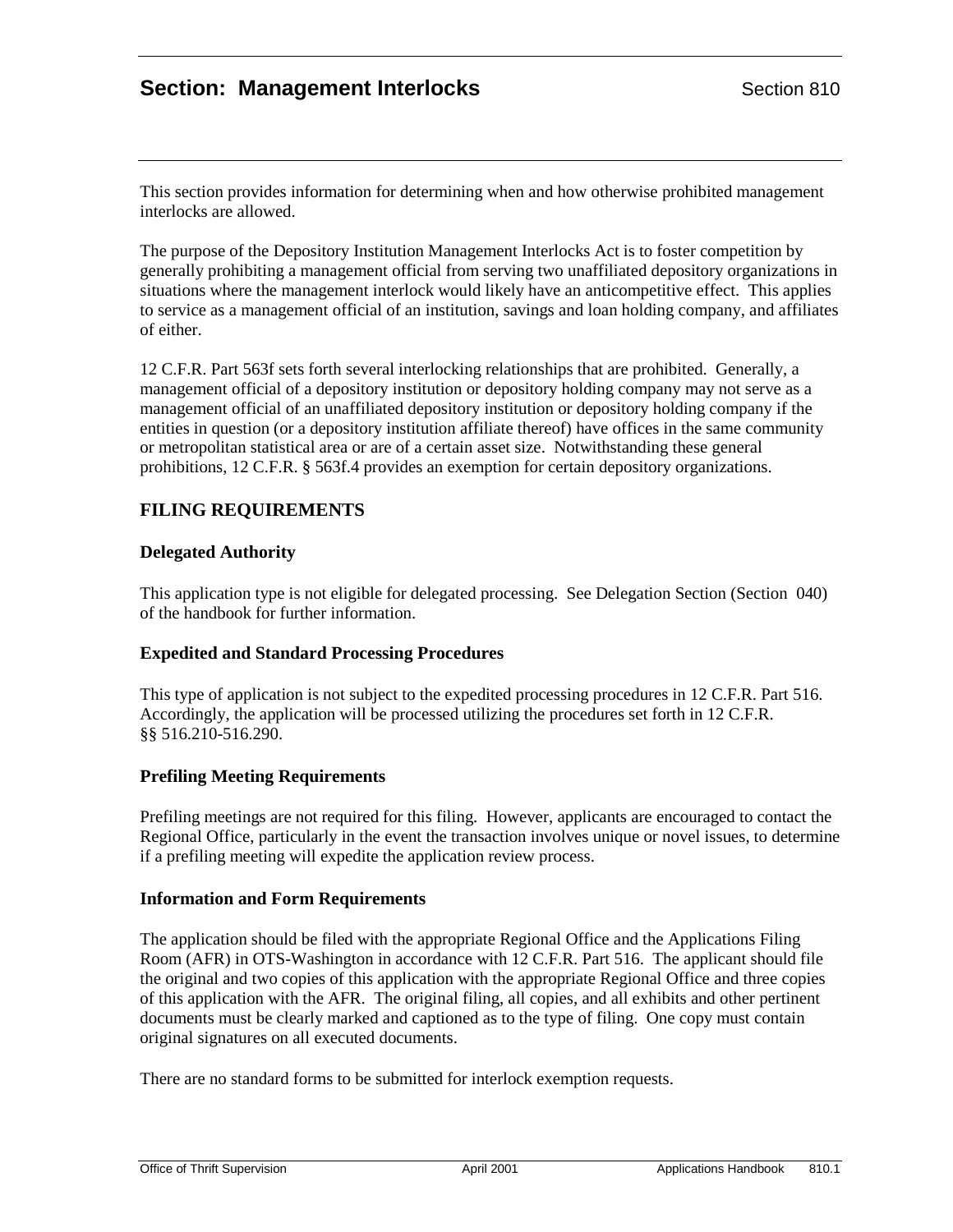The applicant should submit the following information to OTS when requesting an exemption from the management interlocks prohibitions:

- Identity (name, position) of all management officials to whom the filing pertains and the depository organizations they serve or propose to serve. The full legal name and home office/headquarters address of the depository organizations should be provided;
- A description of the product lines, geographic locations, market areas, and principal competitors for each affected depository organization. Specifically identify any product lines or market areas where the depository organizations compete;
- Market share data, such as the Herfindahl-Hirschman indexes (HHI), sufficient to show that the interlock will not have an anti-competitive effect on the financial services industry;
- If a diversified savings and loan holding company is involved, provide information concerning any banking relationships or transactions between the diversified holding company and/or its subsidiaries and the subject depository organization;
- Any known expansion or growth plans by any of the affected depository institutions that would have anticompetitive effects or cause decreased competition or increased market overlap in any of the affected market areas or product lines;
- Information regarding any other existing interlocks between the affected depository organizations; and
- If applicable, copies of filings and information regarding the status of any notices filed with any other Federal banking agency.

## **Confidentiality**

The applicant must submit in writing, concurrently with the submission of the application, any requests to keep specific portions of the application confidential. In accordance with the Freedom of Information Act, the request should discuss the justification for the requested treatment and should specifically demonstrate the harm (e.g., to competitive position, invasion of privacy) that would result from the public release of information.

Information for which confidential treatment is requested should be: (i) specifically identified in the public portion of the application by reference to the confidential section; (ii) separately bound; and (iii) labeled "confidential." The applicant should follow these same procedures when filing supplemental information to the application. OTS will determine whether information designated as confidential must be made available to the public under the Freedom of Information Act. OTS will advise the applicant before it makes information designated as confidential available to the public.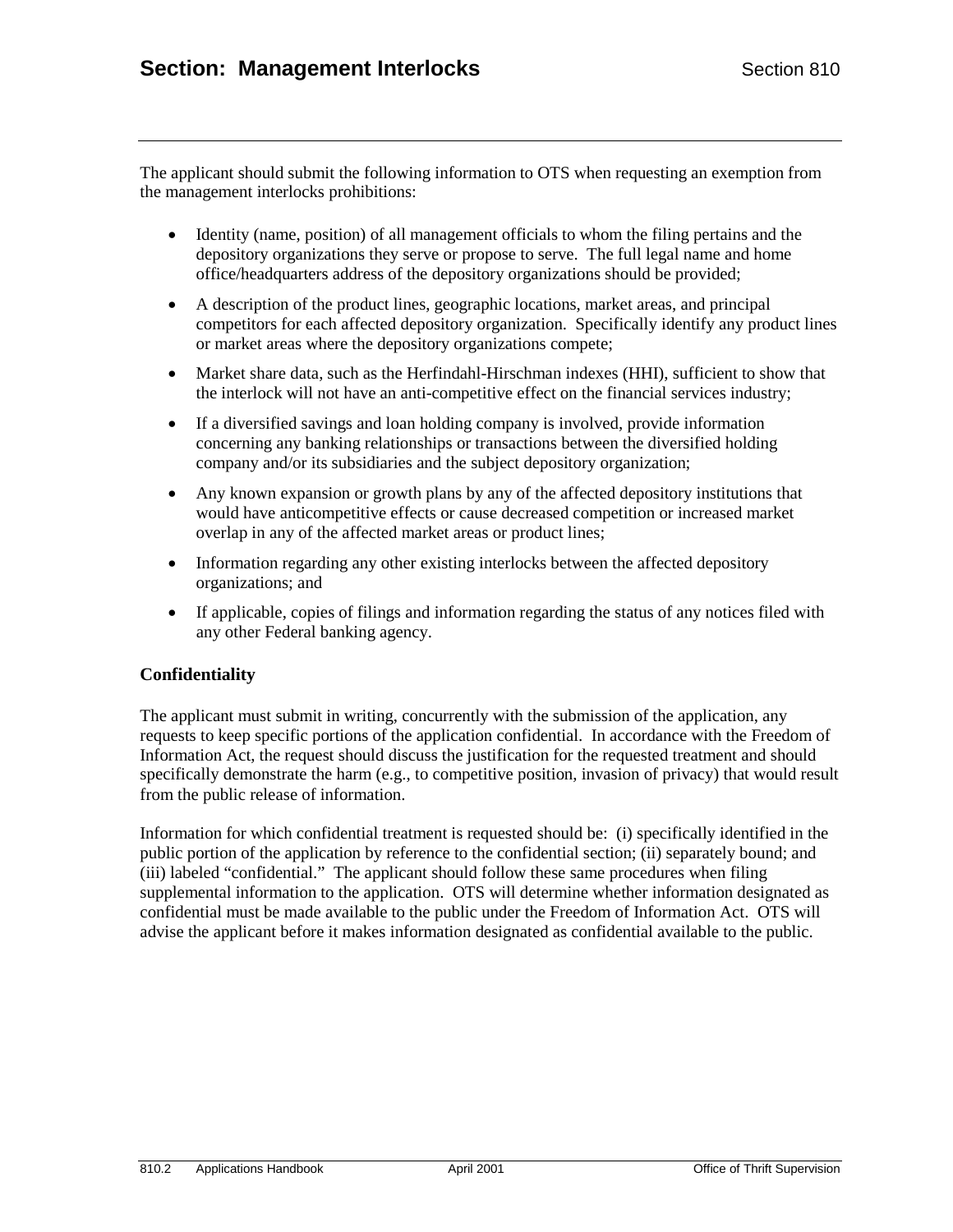## **REVIEW GUIDELINES**

### **Processing Procedures and Time Frames**

As indicated, these applications are not subject to delegated authority and are processed concurrently with OTS-Washington staff. As a general matter, correspondence from OTS regarding applications that are nondelegated will be transmitted from OTS-Washington.

Within five business days of receipt of the application and the application fee, the Regional Office must notify the applicant of the application's receipt. The appropriate application fee must accompany each application in order for it to be considered filed. The application will not be considered filed until received by both the Washington Office and the Regional Office.

Within 30 calendar days of receipt of a properly submitted application, OTS shall take the following actions.

- Deem the application complete;
- Request, in writing, any additional information necessary to deem the application complete; or
- Decline to further process the application if it is deemed by OTS to be materially deficient and/or substantially incomplete.

Failure by OTS to act within 30 calendar days of receipt of the application for processing shall result in the filed application being deemed complete, commencing the period for review.

If additional information is requested, a response must be submitted within 30 calendar days of the letter requesting such information. The applicant may, in writing, request a brief extension of the 30-calendar day period for responding to a request for additional information, prior to the expiration of the 30-calendar day time period. OTS, at its option, may grant the applicant a limited extension of time in writing. Failure to respond to a written request for additional information within 30 calendar days of such request may be deemed to constitute withdrawal of the application or may be treated as grounds for denial of the application.

After the timely filing of additional information in response to an initial or subsequent request by OTS for additional information, OTS has 15 calendar days to review the additional information for completeness or appropriateness and take one of the following actions.

- Request, in writing, any additional information necessary to deem the application complete;
- Deem the application complete; or
- Decline to further process the application if it is deemed by OTS to be materially deficient and/or substantially incomplete.

The 15-day review period commences when OTS receives a response that purports to respond to all questions in the information request. OTS may extend the 15-day review period for an additional 15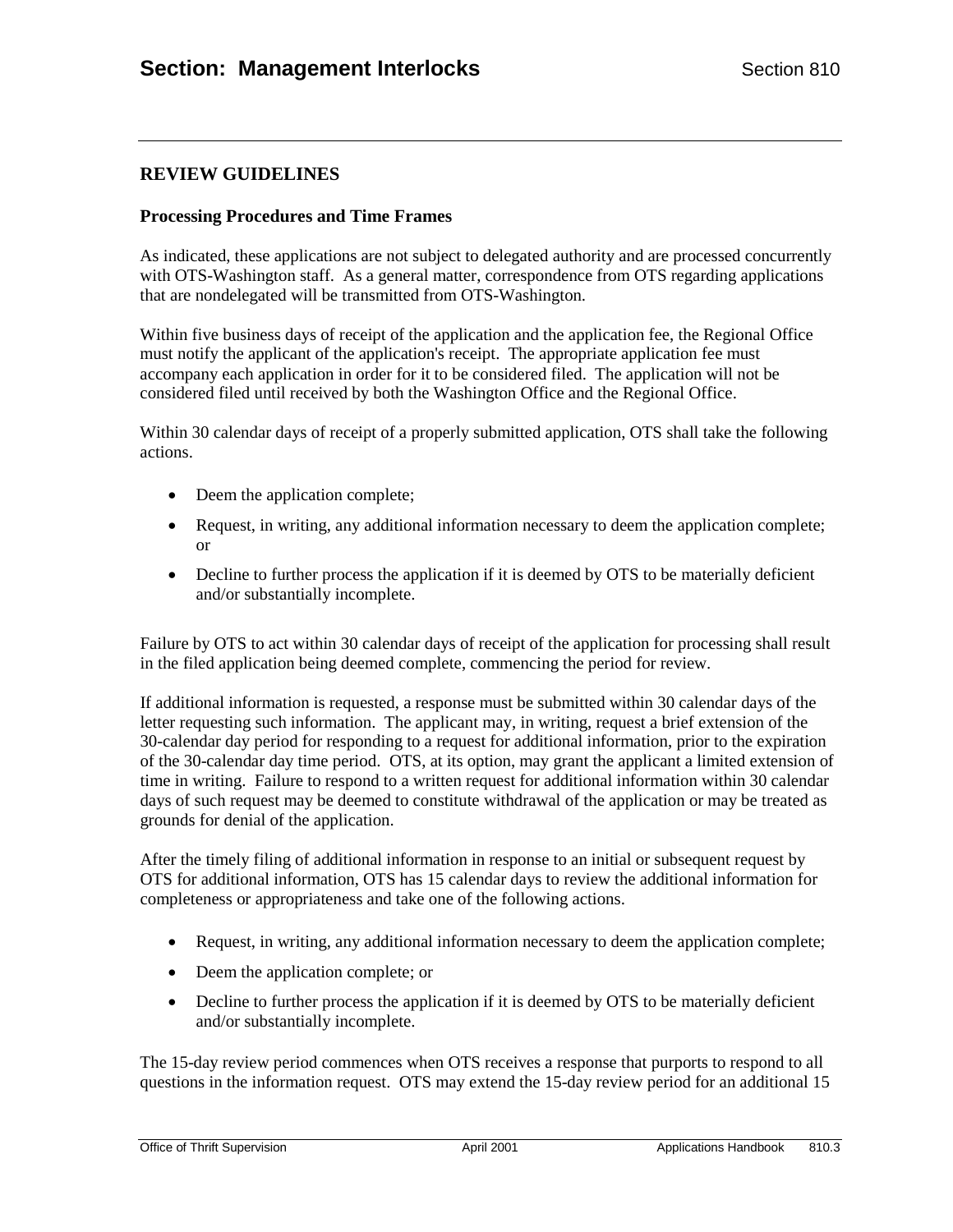calendar days, if OTS requires the additional time to review the response. OTS will notify the applicant that it has extended the period before the end of the initial 15-day period.

Failure by OTS to act within 15 calendar days of receipt of the additional information shall result in the filed application being deemed complete, commencing the period for review.

Once the application has been deemed complete, there is a 60-calendar day review period at which time OTS will take into consideration all factors present in the application and render a decision thereon. If, upon expiration of the 60-day review period (assuming no extension has been granted), OTS has failed to act, the application is deemed approved automatically, and the applicant may thereafter consummate the transaction.

During the review period, OTS may request additional information if the information is necessary to resolve or clarify the issues presented in the application. OTS may also notify the applicant that the application is incomplete and require that the applicant submit additional information to complete the application. The review period can be extended an additional 30 calendar days if OTS determines that additional time will be required to analyze the proposed transaction. In situations in which an application presents a significant issue of law or policy, OTS may extend the applicable period for review of such application beyond the time period for review. In these cases, written notice shall be provided to an applicant no later than the expiration of the time period.

For purposes of calculating processing time frames, OTS does not include the day of the act or event, in determining the date the time period commences. In determining the conclusion of a time period, when the last day of the time period is a Saturday, Sunday, or a Federal holiday, the last day will become the next day that is not a Saturday, Sunday, or Federal holiday.

Under 12 C.F.R. § 516.290, if OTS has not acted on a pending application within two calendar years after the filing date, you may deem the application withdrawn unless OTS determines that the applicant is actively pursuing a final determination on the application. Applications that are subject to this withdrawal provision are those that have failed to timely take action such as filing required additional information, or OTS has suspended processing of an application based on circumstances that are, in whole or in part, within the applicant's control and have failed to take reasonable steps to resolve these circumstances.

## **Regulatory Criteria**

12 C.F.R. § 563f.4 lists organizations to which the prohibitions in § 563f.3 do not apply. In only one case, involving § 563f.4(h), where a *director* of a diversified savings and loan holding company also serves as a *director* of an unaffiliated depository organization, does a notice need to be filed with OTS.

Note: OTS has taken the position that this exception is available to directors of a non-depository organization subsidiary of a diversified savings and loan holding company, provided that such subsidiary and its subsidiaries, in the aggregate, meet the diversification test otherwise applied to the holding company as a whole.

A notice filed for dual service by a director of a diversified holding company pursuant to 12 C.F.R. § 563f.4(h) may be disapproved if OTS finds that: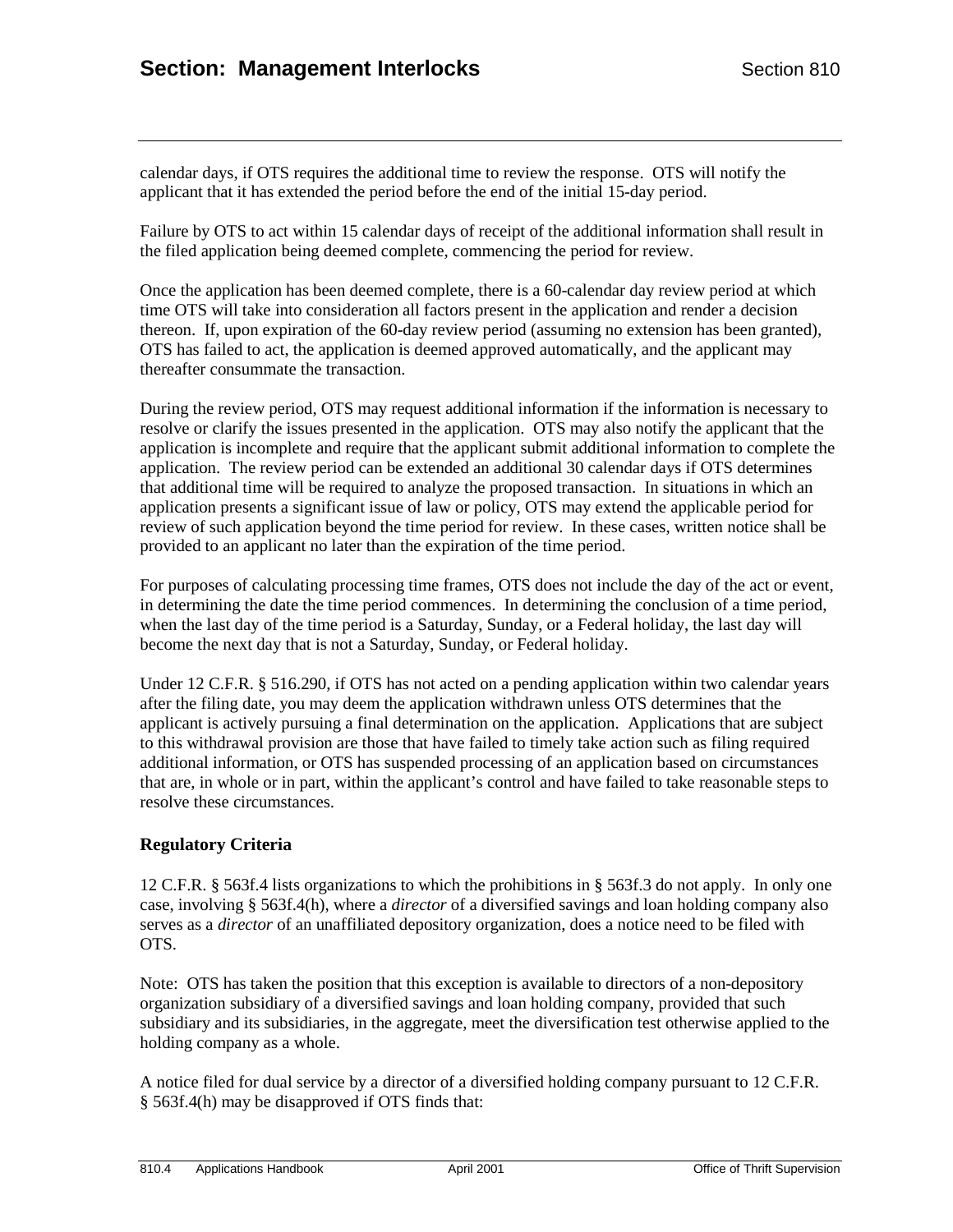- The service cannot be structured or limited so as to preclude an anticompetitive effect in financial services;
- The dual service would lead to substantial conflicts of interest or unsafe or unsound practices; or
- The filing party did not furnish all of the information required.

12 C.F.R. § 563f.5 provides for an exemption from §§ 563f.3(a) and (b) (but not 563f.3(c), which is based on total asset size). Depository organizations may take advantage of this exemption if they and their depository institution affiliates hold, in the aggregate, no more than 20 percent of the deposits in each relevant metropolitan statistical area (RMSA) or community in which the depository organizations (or their depository institution affiliates) have offices. The amount of deposits shall be determined by reference to the most recent annual Summary of Deposits published by the FDIC for the RMSA or community. No filing is required to take advantage of this exemption; however, the depository organizations must maintain records sufficient to support the determination of eligibility for the exemption and must reconfirm the determination on an annual basis.

12 C.F.R. § 563f.6 provides for a general exemption to the management interlocks prohibitions. If a depository organization is seeking an exemption under this section of the regulation, it must file an application with OTS. The OTS may exempt an interlock from the prohibition if it determines that the interlock will not result in a monopoly or substantial lessening of competition and would not present safety and soundness concerns.

There will be a rebuttable presumption that an interlock will not result in a monopoly or substantial lessening of competition if the depository organization seeking to add the management official:

- Primarily serves low- and moderate-income areas;
- Is controlled or managed by persons who are members of a minority group, or women;
- Is a depository institution that has been chartered for less than two years; or
- Is deemed to be in "troubled condition" as defined in 12 C.F.R. § 563.555.

It should be noted that this rebuttable presumption relates only to the competitive aspect of the review and, therefore, safety and soundness criteria should still be considered.

If the exemption is approved in reliance upon one of the rebuttable presumptions, then unless otherwise provided in writing by the agency, the interlock may continue for three years. If the exemption is approved other than due to reliance upon one of the rebuttable presumptions, then unless a shorter expiration period is provided for in the approval, the interlock may continue so long as it does not result in a monopoly or substantial lessening of competition, or is unsafe or unsound.

## **Decision Guidelines**

In determining whether to allow a management interlock to exist, the review should include an analysis of whether the dual service would result in a monopoly or a substantial lessening of competition. In addition, OTS should consider whether the dual service could lead to significant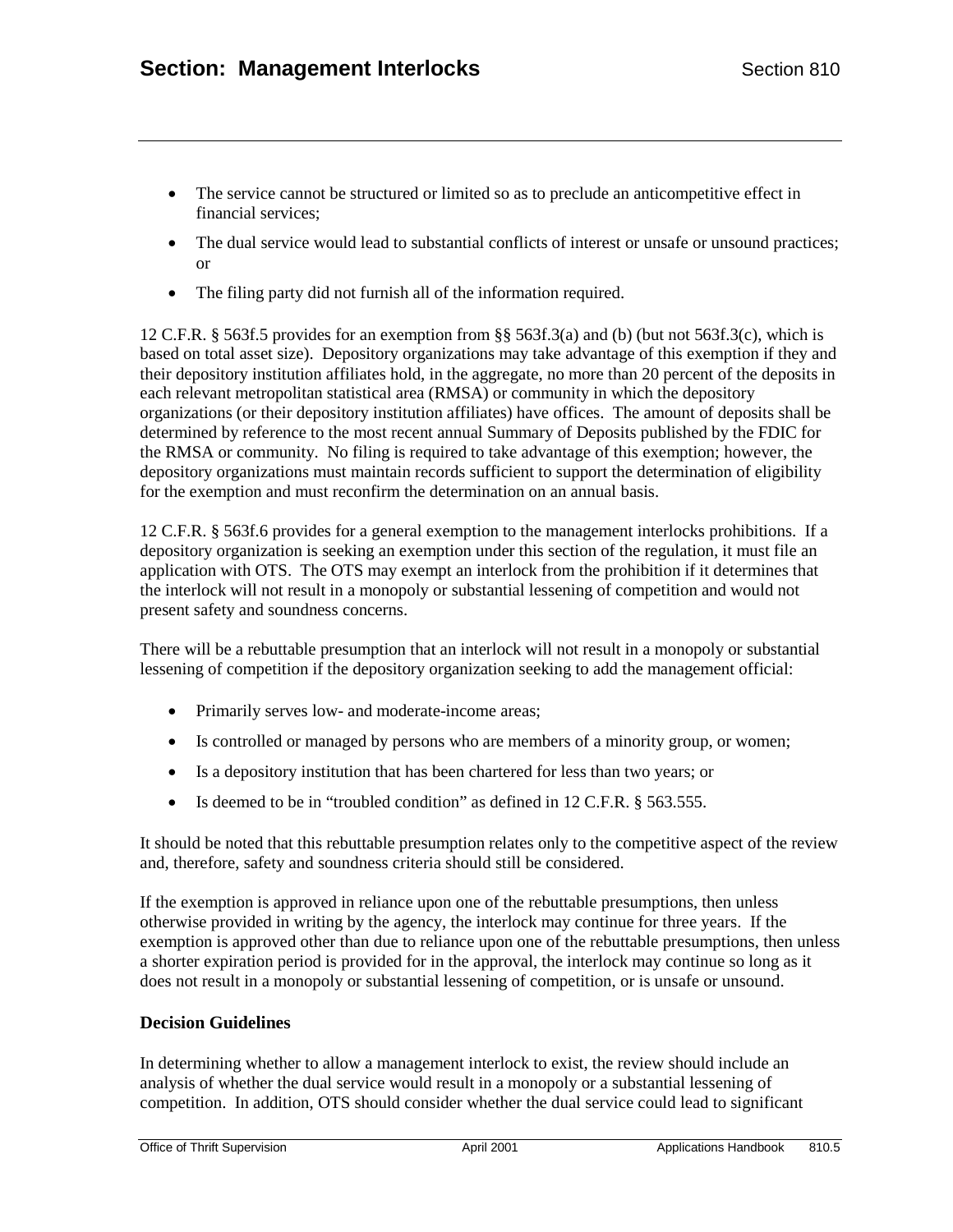conflicts of interest for the individual or could lead to unsafe and unsound practices. To assist in this analysis, the following factors should be considered:

- Analyze the competitive aspects of the interlock, consider HHI, locations, products, competition in affected area. Will the proposed interlock have an adverse effect on the competition in the affected area?
- Review any relationships between the subject depository organizations and their affiliates. Does the interlock create a conflict of interest for the director or officer?
- Would known expansion or growth plans of the subject organizations create the potential for a violation of 12 C.F.R. Part 563f?.
- Does the rebuttable presumption of 12 C.F.R. § 563f.6(b) apply?
- Should OTS specify an amount of time for the interlock to continue which differs from the time allowed under the regulation?

#### **Conditions**

There are no standard conditions imposed in these filings. OTS may impose certain nonstandard conditions in connection with a management interlocks filing. Any nonstandard conditions imposed will be based on the individual circumstances surrounding the application. In circumstances where nonstandard conditions will be imposed, they must be supported with justification in the recommendation memorandum related to approval of the application. Any nonstandard conditions incorporated into the approval order must be summarized in the National Applications Tracking System record for the application.

## **RECORDKEEPING REQUIREMENTS**

OTS is required to consolidate all correspondence related to the processing of the notice or application into a file copy to be sent to a central file. Both the Regional Office and OTS-Washington will maintain a separate file copy for nondelegated filings. The file copy must include a copy of the original filing including all exhibits, all amendments, all internal and external correspondence between interested parties, all documentation associated with the review and analysis of the filing, and all decision, recommendation memorandum, and compliance material. The file copy must be organized and separated into public and confidential material, and clearly identified as such. The public and confidential sections must be arranged in chronological order.

## **MONITORING AND CONTROL**

The Regional Office should notify the appropriate staff responsible for the supervision and examination of the institution regarding the action taken on an application. In addition, the Regional Office should provide the appropriate staff with copies of the approval order. If an application is approved, the first examination of the institution following the approval should include a review of compliance with any conditions of approval and any changes in operations as a result of the transaction.